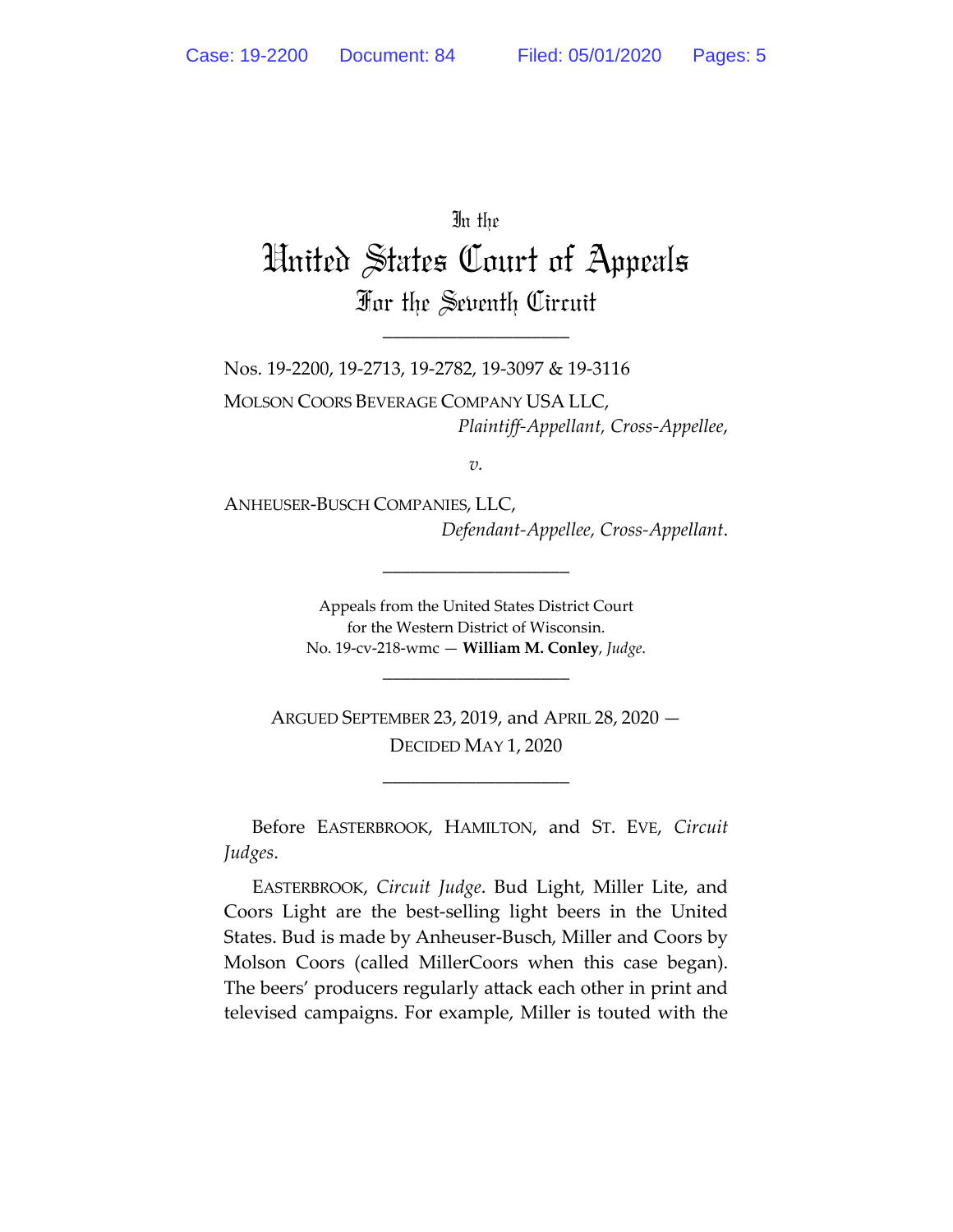slogan "Tastes Great, Less Filling". Early in 2019 Anheuser-Busch began to advertise that Bud Light is made using rice, while Miller Lite and Coors Light use corn syrup as a source of sugar that yeast ferments into alcohol.

Molson Coors responded in the market and in court. In the market it advertised that its beers taste better *because of* the difference between rice and corn syrup (which, it added, differs from the high-fructose corn syrup used to sweeten soft drinks and other consumer products). In court it contended that Anheuser-Busch violates §43 of the Lanham Act, 15 U.S.C. §1125, by implying that a product made *from* corn syrup also *contains* corn syrup.

The district judge's initial opinion concluded that Anheuser-Busch is free to advertise that Bud Light is made using rice while Molson Coors's products are made using corn syrup. *MillerCoors, LLC v. Anheuser-Busch Cos*., 385 F. Supp. 3d 730 (W.D. Wis. 2019). The judge added, however, that Anheuser-Busch cannot say or imply anything that would cause consumers to think that its rival's products *contain* corn syrup. The opinion ended with a statement that most but not all of Anheuser-Busch's advertising is proper. Molson Coors appealed; Anheuser-Busch did not.

While the appeal was pending, the district judge issued a new order, purporting to amend the existing one, forbidding Anheuser-Busch from using point-of-sale packaging with the language "no corn syrup" or an equivalent icon. 2019 U.S. Dist. LEXIS 149954 (W.D. Wis. Sept. 4, 2019). Anheuser-Busch appealed from that order. Two days later the district judge modified the modification, 2019 U.S. Dist. LEXIS 152559 (W.D. Wis. Sept. 6, 2019), and Anheuser-Busch appealed again.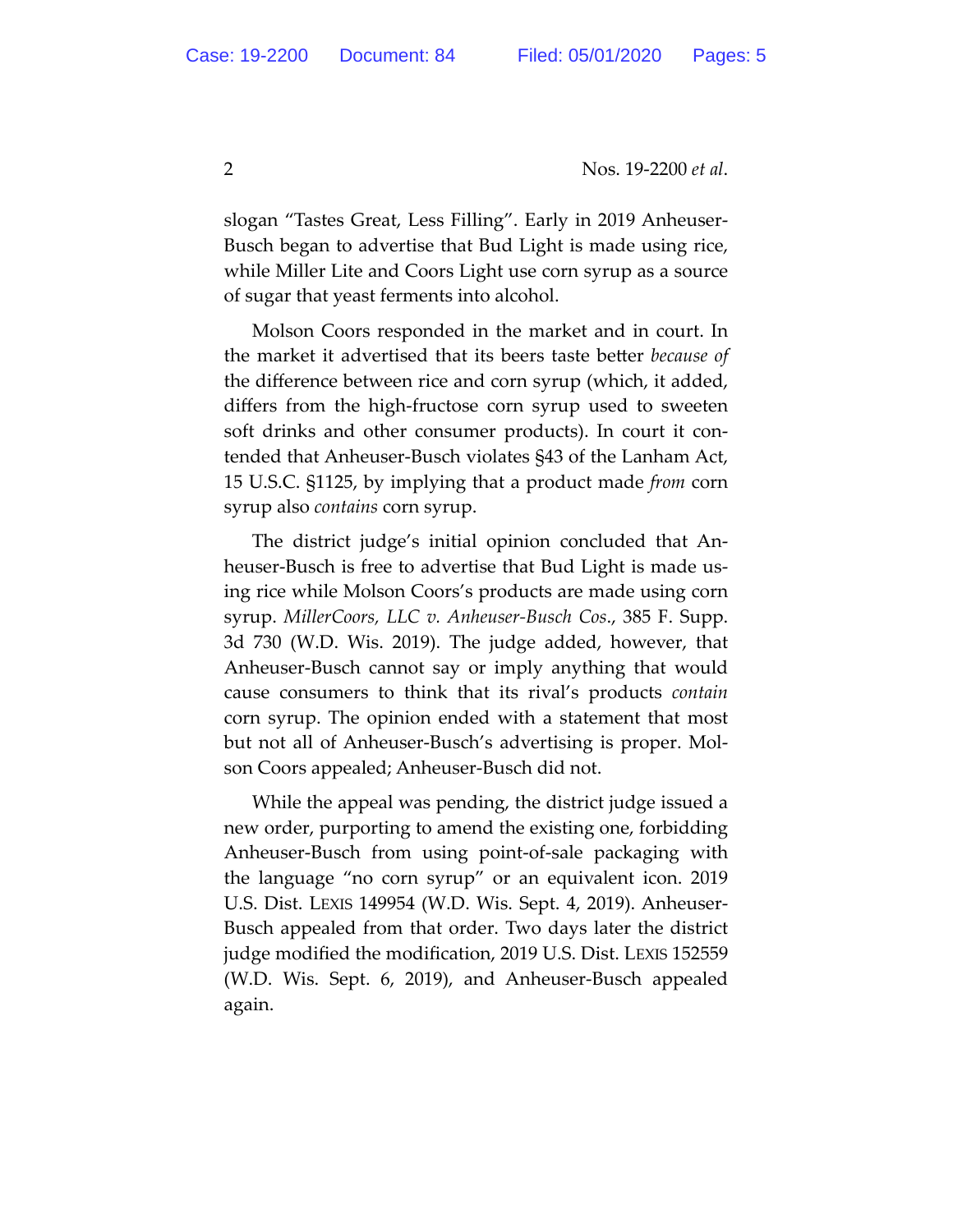When the appeals were argued at the end of last September, only the first of the district court's decisions had been covered by the briefs. And the oral argument was dominated by procedural questions rather than the merits. The district court had not issued an injunction complying with Fed. R. Civ. P. 65(d)—and by modifying each decision after an appeal had been filed, the district court raised some complex questions about both its jurisdiction and ours. Seeking to clear the way for a substantive decision, we remanded with instructions to issue a proper preliminary injunction that would cover all of the issues that the district court's three separate orders had resolved. *MillerCoors LLC v. Anheuser-Busch Cos*., 940 F.3d 922 (7th Cir. 2019). The district court issued such an order, and cross-appeals were filed. After receiving a new round of briefs, we heard oral argument a second time and now can tackle the merits.

The briefs take us on a tour of trademark law, covering issues both procedural (such as when a district court may presume, or find, irreparable injury) and substantive (such as when an advertiser's knowledge that some consumers will misunderstand truthful statements should be taken as equivalent to an intent to deceive them). Compare *Mead Johnson & Co. v. Abbott Laboratories,* 201 F.3d 883 (7th Cir. 2000), modified on denial of rehearing, 209 F.3d 1032 (7th Cir. 2000), with *Eli Lilly & Co. v. Arla Foods, Inc.*, 893 F.3d 375 (7th Cir. 2018). We have concluded, however, that it is not necessary to pursue any of those issues, because this case is and always has been simple.

The basic contention has been that the true statement "their beer is made using corn syrup and ours isn't" wrongly implies that "their beer contains corn syrup". Molson Coors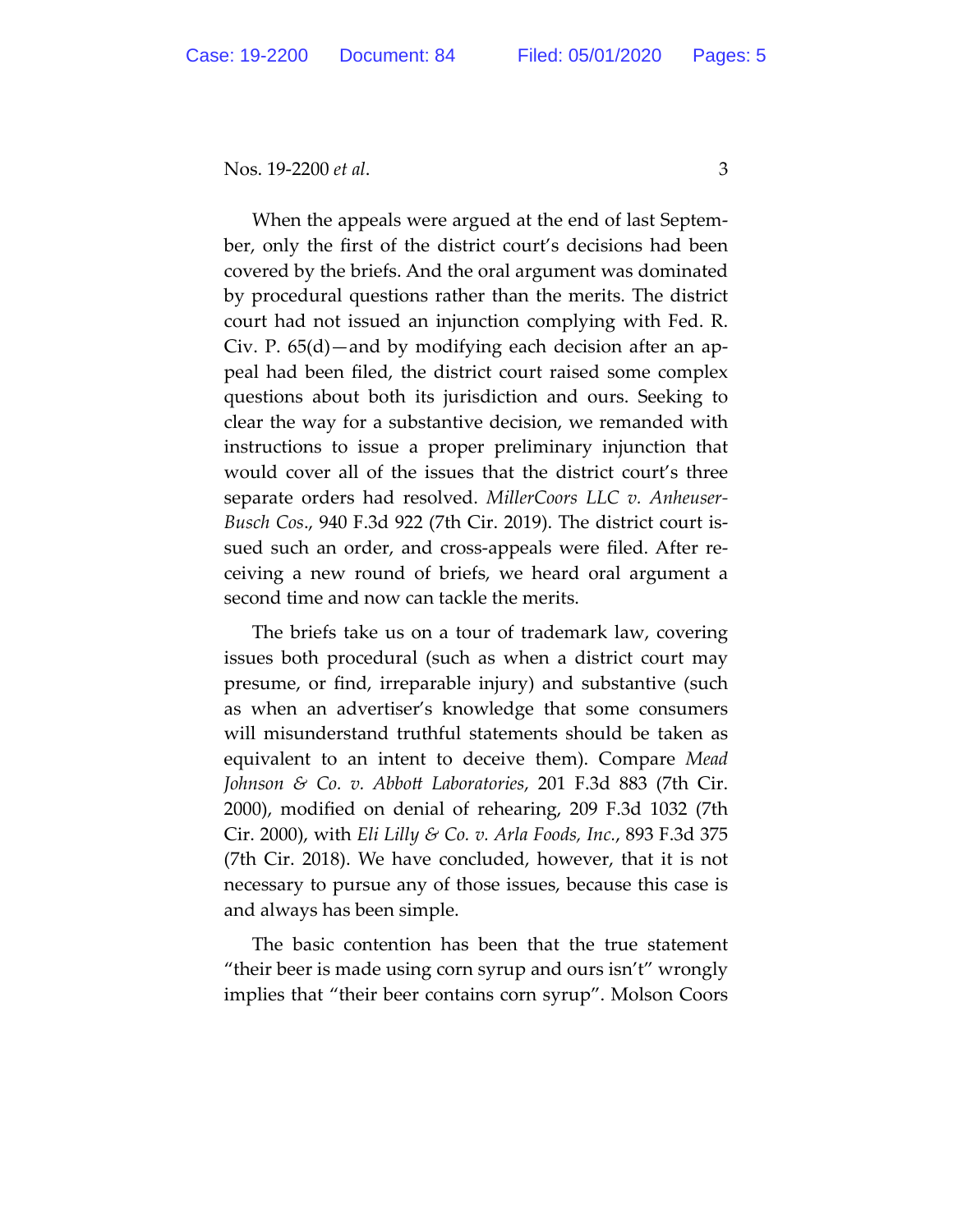acknowledges that Miller Lite and Coors Light are made using corn syrup, while Bud Light is not. Molson Coors also identifies corn syrup as an "ingredient" in Miller Lite and Coors Light. The ingredient list for Miller Lite is: "Water, Barley Malt, Corn Syrup (Dextrose), Yeast, Hops and Hop Extract". See

https://www.molsoncoors.com/sites/molsonco/files/Molson %20Coors%20US%20Product%20Nutritional%20Information  $\frac{\%203-16-20}{\%203-16-20}$  0.pdf. The ingredient list for Coors Light is: "Water, Barley Malt, Corn Syrup (Dextrose), Yeast, Hop Extract". *Ibid*.

Molson Coors insists that a list of "ingredients" differs from what the finished products "contain". That's possible, and the omission of alcohol from the list of ingredients could support a conclusion that Molson Coors treats that word as a synonym for "inputs". Yet common usage equates a product's ingredients with its constituents—indeed, some of Molson Coors's own managers testified that a beer "contains" what's on the ingredients list. At all events Anheuser-Busch has not advertised that its rival's products "contain" corn syrup. True, it has made statements from which some consumers doubtless infer that some corn syrup avoids fermentation and makes it into the beer. Still, Molson Coors's own statements yield the same inference. Many people infer from a list of a finished product's "ingredients" that things on the list are in the finished product. If Anheuser-Busch has led consumers to believe this, it is hard to see why those statements can be enjoined.

By choosing a word such as "ingredients" with multiple potential meanings, Molson Coors brought this problem on itself. It is enough for us to hold that it is not "false or mis-